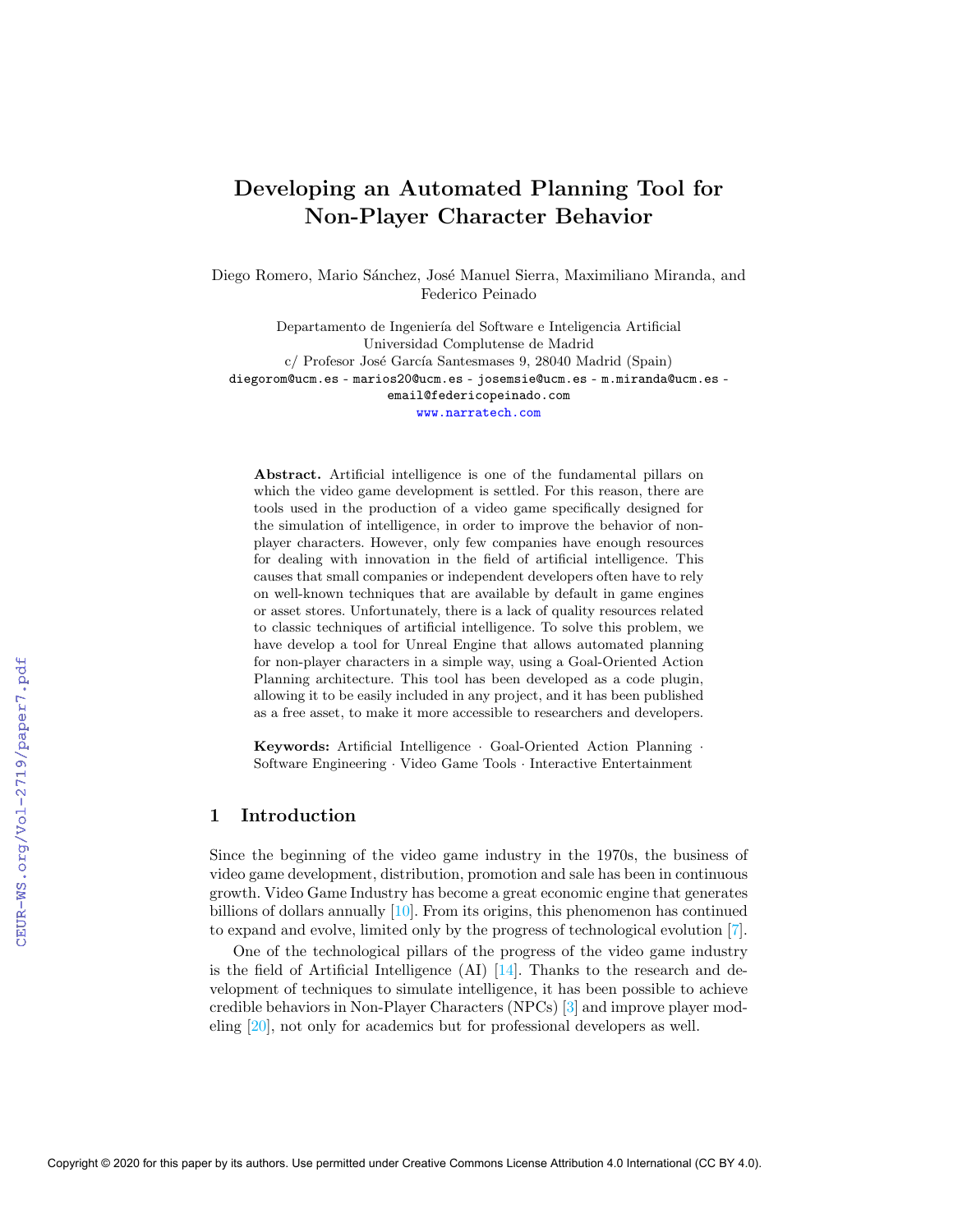For this reason, a considerable part of the toolkits used in the creation of a video game are focused on the development of AI. However, not all studios have the means to meet the costs associated with such development [\[18\]](#page-7-0). Small companies and indie developers have to rely on obtaining standard resources through content stores and game engines, but it is difficult to find innovative resources related to artificial intelligence there.

In this situation, we planned to build a tool that helps to define the behavior of characters in a flexible way that can be used easily. Based on that idea, we define three objectives that serve to specify the purpose of our work.

- Firstly, to identify a current major shortage in the AI tools for NPCs available to indie developers. We will investigate the most widely used AI models, and analyze the current availability of resources in the video game market.
- Secondly to develop a tool that meets the needs identified above. We will carry out an appropriate engineering process that includes specification, design, implementation and testing.
- Finally, to solve this deficiency by launching the tool on the market as a free asset. With the feedback received from the community, we will continue to improve it in future iterations.

The rest of the paper is structured as follows: the next section introduces the concepts used in our research and summarizes the related work in the field. Section [3](#page-2-0) describes the contribution of our research, and the explanation of the development process of our tool and how it works. Next, Section [4](#page-5-0) explains the evaluation with real users and discuss their impressions and thoughts. Finally, we close the paper with some conclusions and future lines of research.

# 2 Character's Behavior Models

Talking about how to generate intelligent behavior in NPCs, we have focused particularly on the different "planning models" that have been used on the video game industry. For that, we take as reference the planning perspectives according to the classification made by Champandard, so we can differentiate between reactive and automated planning [\[4\]](#page-7-1).

Reactive planning focuses on "how to do something". This type of planning relies on the implementation of a decision system based on explaining the behavior that the character must perform depending on the stimulus he receives from the environment  $[1]$ . The most used decision-making techniques for this planning are Finite State Machines (FSMs) and Behavior Trees (BTs).

FSM is one of the oldest decision-making techniques [\[2\]](#page-7-3), and video games as famous as Pac-Manor Half Lifeuse it. Its design is very simple and intuitive, but its complexity increases greatly when trying to implement more advanced behaviors [\[5\]](#page-7-4).

On the other hand, BTs emerged as a mix between hierarchical FSM and hierarchical task network planners and became an evolutionary advance to alleviate the weaknesses of the FSM. One of the first video games to use this model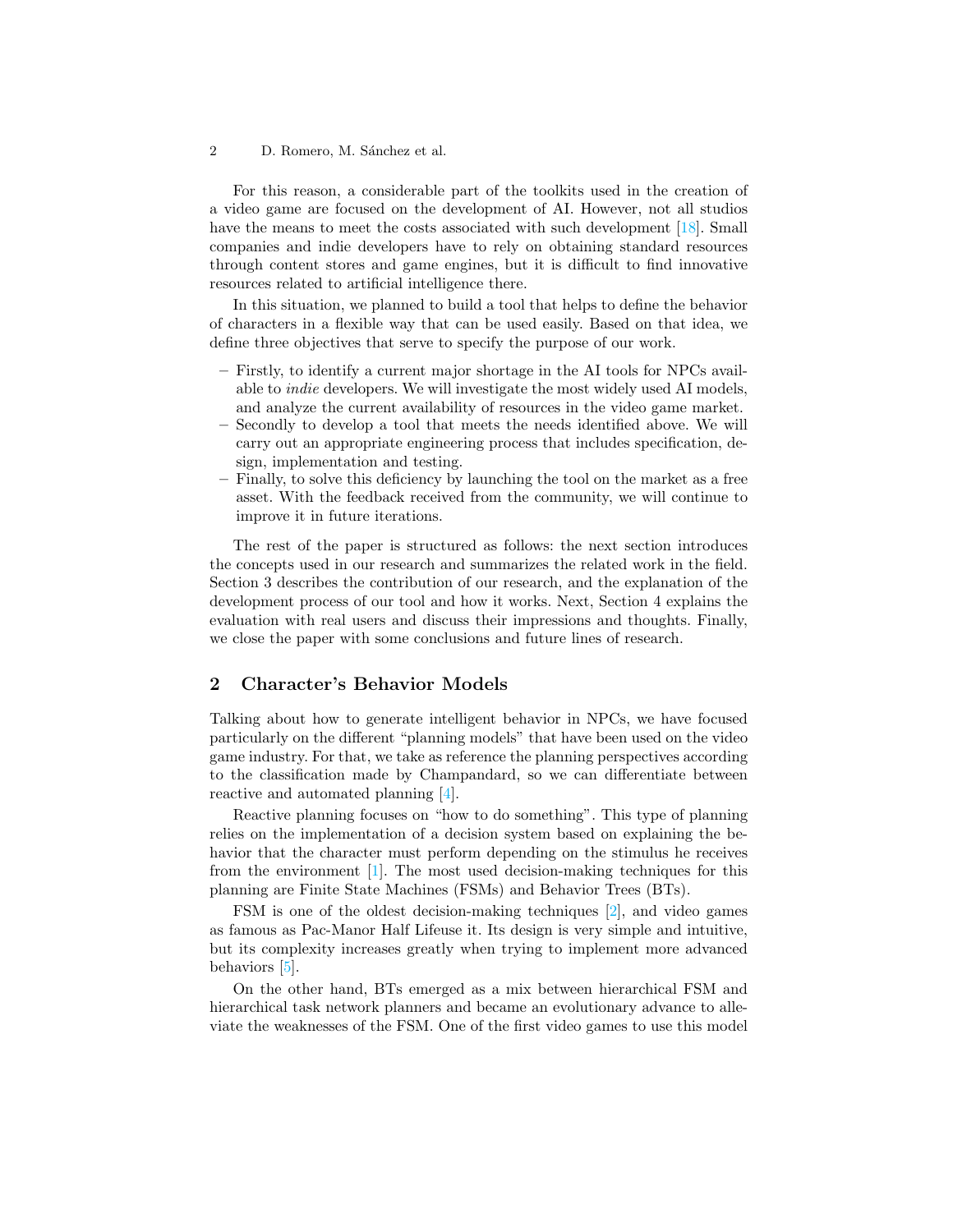was Halo 2 , and since then it has become the most expanded decision-making technique in the game industry.

Automated planning focuses on "what the character can do" [\[6\]](#page-7-5), and in contrast to reactive planning, the solution to an artificial intelligence problem is obtained at runtime, that is, when the transitions between actions are dynamically established [\[19\]](#page-7-6).

Goal-Oriented Action Planning (GOAP) is the most representative model of automated planning [\[11\]](#page-7-7), since it was first used in the F.E.A.R. videogame The GOAP model is based on the dynamic management of the set of available actions of a character in order to achieve specific objectives [\[13\]](#page-7-8). This greatly facilitates the changes that can be made to the behavior of the characters, since there is no need to implement transitions between actions as in reactive planning [\[9\]](#page-7-9).

Regarding the existence of tools for using GOAP for building NPCs behaviors, we have analyzed the ones related to character behavior planning that are available for the two most used game engines in the industry: Unity  $1$  and Unreal [2](#page-2-2) , and more specifically in their official resource stores.

Although there are a lot of resources related to reactive planning in both stores, there is a shortage of quality automated planning tools, especially if we focus on the GOAP architecture. In the Unity Asset Store<sup>[3](#page-2-3)</sup>, we found only two tools that use GOAP. While in the Unreal Marketplace<sup>[4](#page-2-4)</sup>, the situation is even worse, having found just one tool that mentions the use of GOAP, but not really applying GOAP, but using some GOAP-inspired logic for BTs<sup>[5](#page-2-5)</sup>.

This is in contrast to the number of recent and successful games that use GOAP, such as Fallout 3, Deux Ex: Human Revolution, Tomb Raider or Middle-Earth: Shadow of Mordor.

## <span id="page-2-0"></span>3 Automated Planning for Unreal Engine

After identifying the lack of AI tools related to planning models in the game engines markets, we proceeded to carry out the development of our tool following an appropriate engineering process.

### 3.1 Planning Perspectives

When comparing both planning perspectives, it is important to mention that there is no perfect planning model. The choice between one model or another will largely depend on the specific needs of each video game in relation to the

<span id="page-2-1"></span><sup>1</sup> Unity; Unity Technologies; https://unity.com/es

<span id="page-2-2"></span><sup>2</sup> Unreal Engine; Epic Games; https://www.unrealengine.com/en-US/

<span id="page-2-3"></span><sup>3</sup> https://assetstore.unity.com/

<span id="page-2-4"></span><sup>4</sup> https://www.unrealengine.com/marketplace/

<span id="page-2-5"></span><sup>5</sup> https://www.unrealengine.com/marketplace/en-US/product/visai-an-advancedmodular-ai-system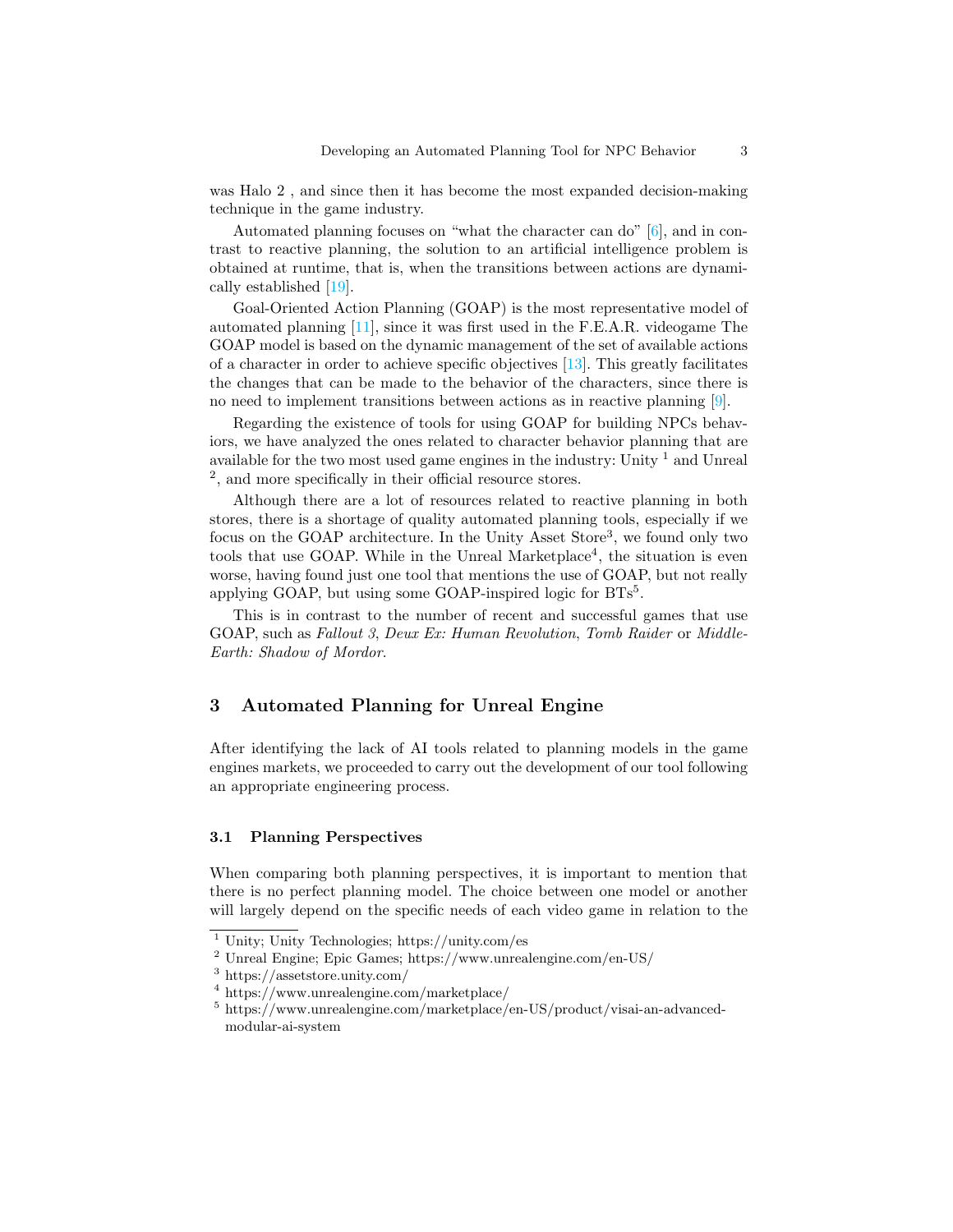behavior of its characters. However, there are certain factors that allow us to differentiate one way of planning from another.

In reactive planning, as transitions between actions are predefined, we have a better control of the expected result of the character behavior, but also it is more difficult to make changes to already created plans. In the case of automated planning, by not creating the plan until runtime, it becomes more difficult to control the result, but the problem of expanding or modifying the character behavior is almost completely avoided [\[12\]](#page-7-10).

Also, automated planning gives us more realism about how the character deals with a problem [\[8\]](#page-7-11). The AI of reactive planning is limited to following a predefined script [\[15\]](#page-7-12), while in automated planning the character has more freedom and it may seem independent [\[17\]](#page-7-13).

### 3.2 Development Process

Before the designing process of the tool, we made a prototype that would help us to become familiar with the development in Unreal Engine. In this prototype we tried to perform a simple implementation of an AI that controlled a character to carry out a series of actions.

Then we designed the tool based on the class structure proposed by Jeff Orkin [\[11\]](#page-7-7), adapting it to the needs of the Unreal Engine environment. We carried out the implementation of the system taking into account that the objective of the first iteration was to meet the functional requirements. That is, we had get the tool to actually carry out automated planning under a GOAP model of character behavior.

Once this iteration was completed, we went on to perform the modular adaptation of the tool to make it easy to use and applicable to any Unreal Engine project. For this, we prepared certain functionalities so that they could be inherited through Blueprints, which allows the user to interact directly with the classes and methods that we had developed.

The modularity of the tool meant having to convert it into a plugin. These types of tools can be included into the engine as extensions that can be easily enabled or disabled without installation. Thus, the classes and methods developed, are perfectly integrated with the ones of the environment.

Furthermore the contents of the tool can be edited in a visual and simple way, facilitating its use to any type of developer and in any type of project.

### 3.3 Software Architecture

The implementation of our tool consist on five  $C ++$  classes and an auxiliary struct. Below we detail the most relevant functionality of each of these classes.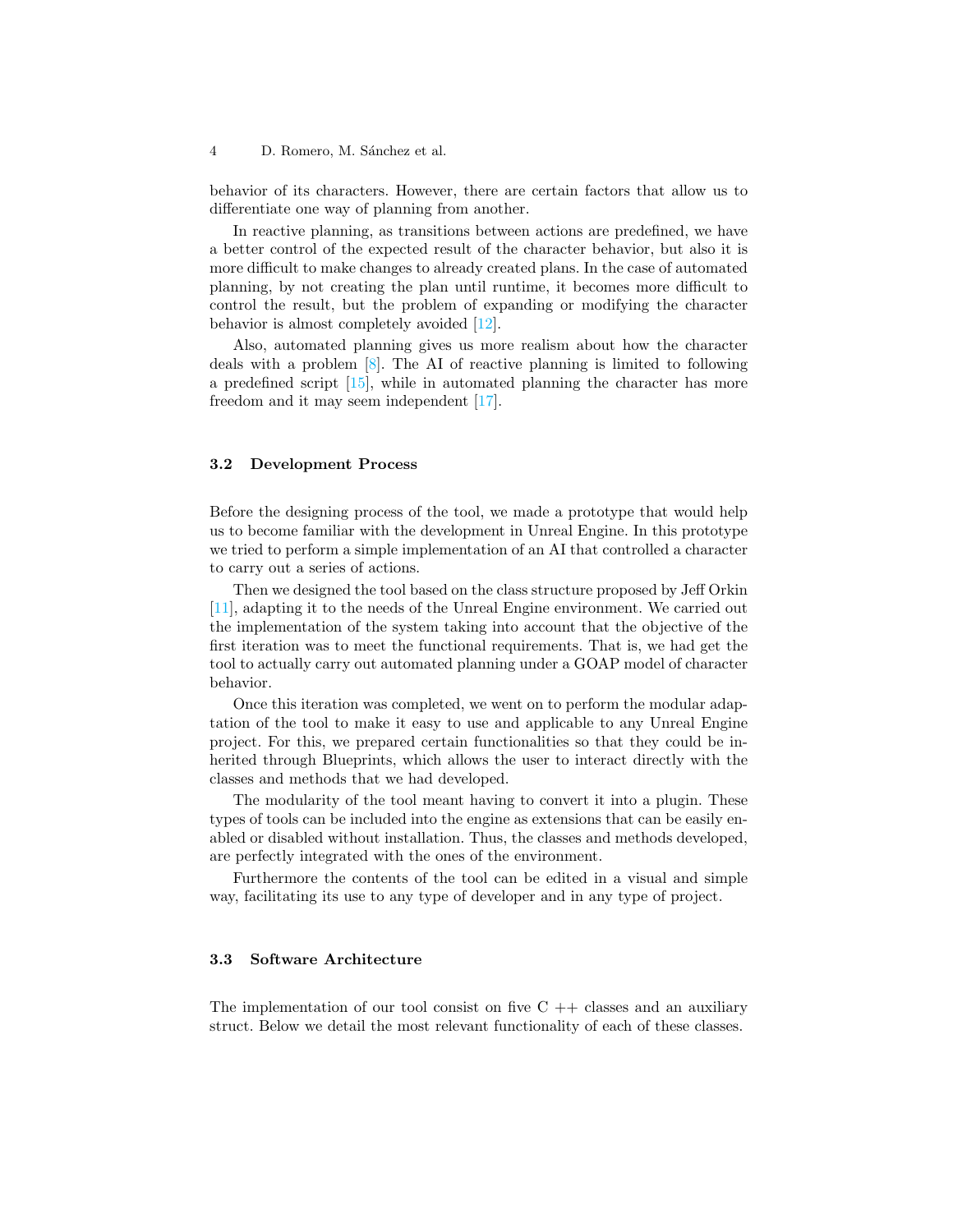Action Action is the class that contains the attributes and functionality of an action. Each element of type Action has an attribute name that allows it to be identified and distinguished from the rest.

As we have already mentioned, this class includes as attributes the list of preconditions that must be met in the current world in order to carry out the action itself. In the same way, the class also includes the list of effects it causes on the current world when the action is completed. Both preconditions and effects are expressed through attributes of type WorldState.

On the other hand, the class carries an attribute that indicates the type of objective of the action. This attribute is used to define the type of the actor on which the action will be performed. The objective of this attribute is to avoid the duplication of actions that perform the same behavior on different actors.

This class is Blueprintable, which means that from the editor of Unreal Engine developers can generate Blueprints that inherit from it. Also, it has two functions (doAction and checkProceduralPrecondition) that are implemented directly through *Blueprints* by the developer.

WorldState WorldState represents the state of the world and is composed of atoms, which are predicates which represent the characteristics that define the world. Predicates are key-value pairs of type String and Boolean, which are stored in a list of type map.

This class includes methods that facilitate the checks between different elements of type *WorldState*, as well as a method to add and modify the state of the world applying the logic of the GOAP model.

Planner *Planner* is the core of GOAP as it contains and manages the logic of the action planner. This class receives a list of actions of type Action, as well as the states of the initial and meta world of type WorldState.

Planner implements the necessary methods to be able to generate the least expensive action plan using the  $A^*$  algorithm in a GOAP architecture framework. Using this class, the node trees are generated with the solutions to planning problems, in which each node is represented by the Node class.

The initial node is the current state of the world, while the final node is the desired state of the world. The intermediate nodes are states of possible worlds, while the edges are the available actions.

As support elements in the development of the A\* algorithm, this class contains two lists of nodes: *openList* and *closedList*. In the open list are nodes that can be accessed, but have not yet been explored; while the closed list contains the nodes that have already been visited.

Node Node is a helper class to represent the nodes within the scheduler algorithm A\*. As a representative of a node, it contains the state of the current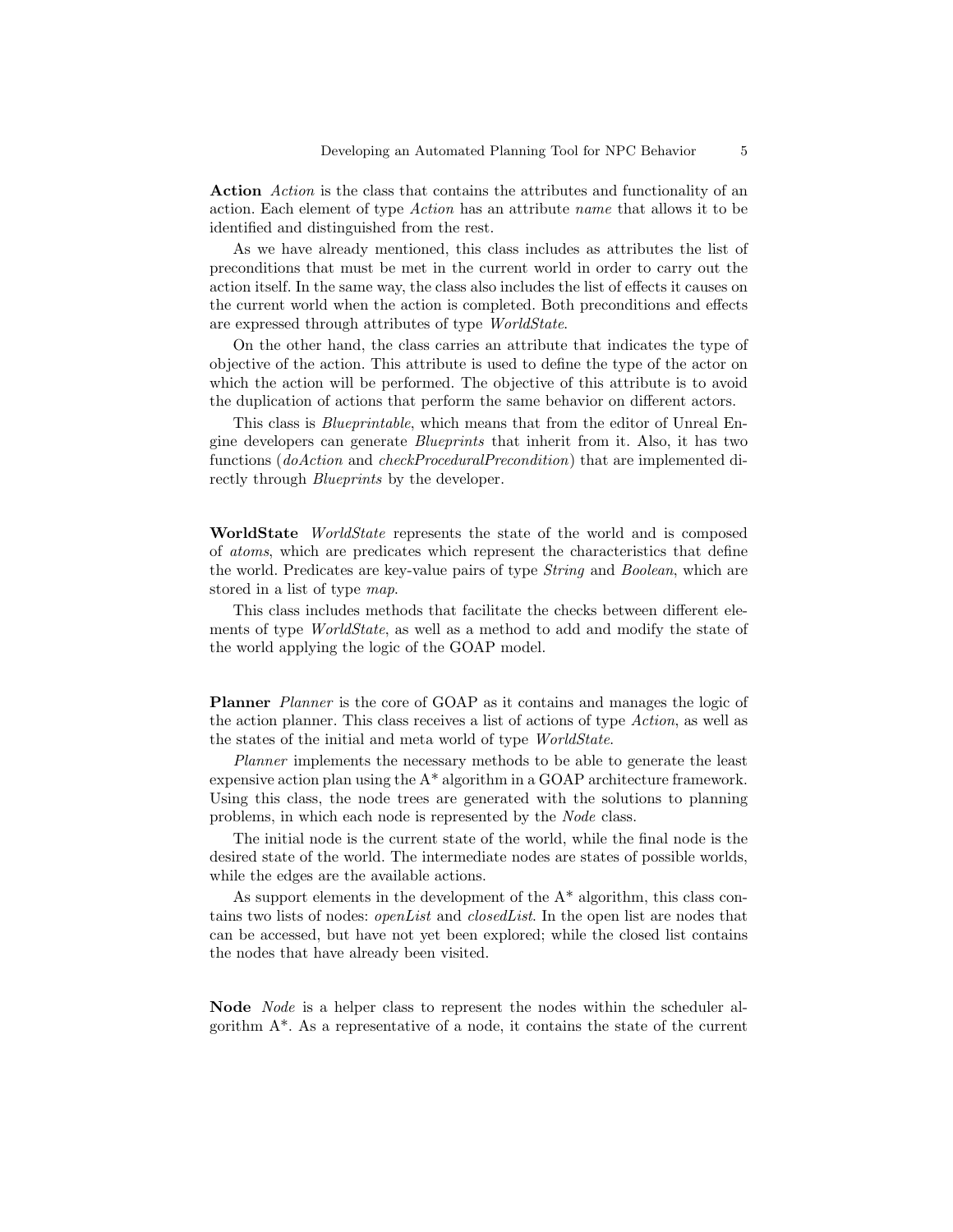world of type *WorldState*, as well as the action of type *Action* that has been performed to reach it.

This class also contains the information of the cost  $G$ , which is the accumulated from the initial node to reaching it , and the cost H, which is the heuristic cost, equivalent to the number of different predicates between the state of the world of the current node and that of the final node. Both costs added together give the value of  $F$ , which is the evaluation function, by which they will be selected when they are in the open list, in increasing order.

Controller Controller inherits from AIController class, and is in charge of managing the available actions, the state of the current world and the state of the target world, as well as the calls to the scheduler. Controller represents the AI of the agent, since this class is responsible for decision-making, based on the information it has.

This is also a Blueprintable class and, as with Action, it is prepared for the developer to generate *Blueprints* that inherit from it. This allows the developer to adapt the AI to his liking according to the needs of each project.

## <span id="page-5-0"></span>4 Experimental Validation

We performed a series of tests with 16 real users in order to evaluate the tool and to receive some feedback about their experience with it. We prepared a questionnaire that consisted of conducting a guided test of our code plugin. In this test, the respondent was asked to develop an environment in which it was necessary to create an AI planner to solve a specific problem.

After completing the test, the respondent was asked to answer a series of questions related to the test. Taking advantage of the responses received, we have been able to carry out an analysis on positive and negative aspects of our tool that helps us to improve the quality of the product, in view of the official publication in the Unreal Marketplace.

One of the most outstanding conclusions we have drawn from the questionnaire is that, although most respondents were unaware of the existences of GOAP, more than 75% of respondents have found our tool to be "easy" to use, and more than 60% consider that there is "enough documentation" for it. This allow us to be reasonably optimistic with the objective of making an application adapted to any type of developer, not only to the most experienced and knowledgeable of automated planning techniques.

In addition, 7 out of 10 respondents were confident that they would use the code plugin in their Unreal Engine projects, and 9 out of 10 "will recommend" the plugin to their colleagues, pointing to a very positive marked acceptance.

The constant evolution of the video game industry requires continuous adaptation to new technologies and emerging needs. This fact means that any tool available in a resource store has to be maintained over time in order to remain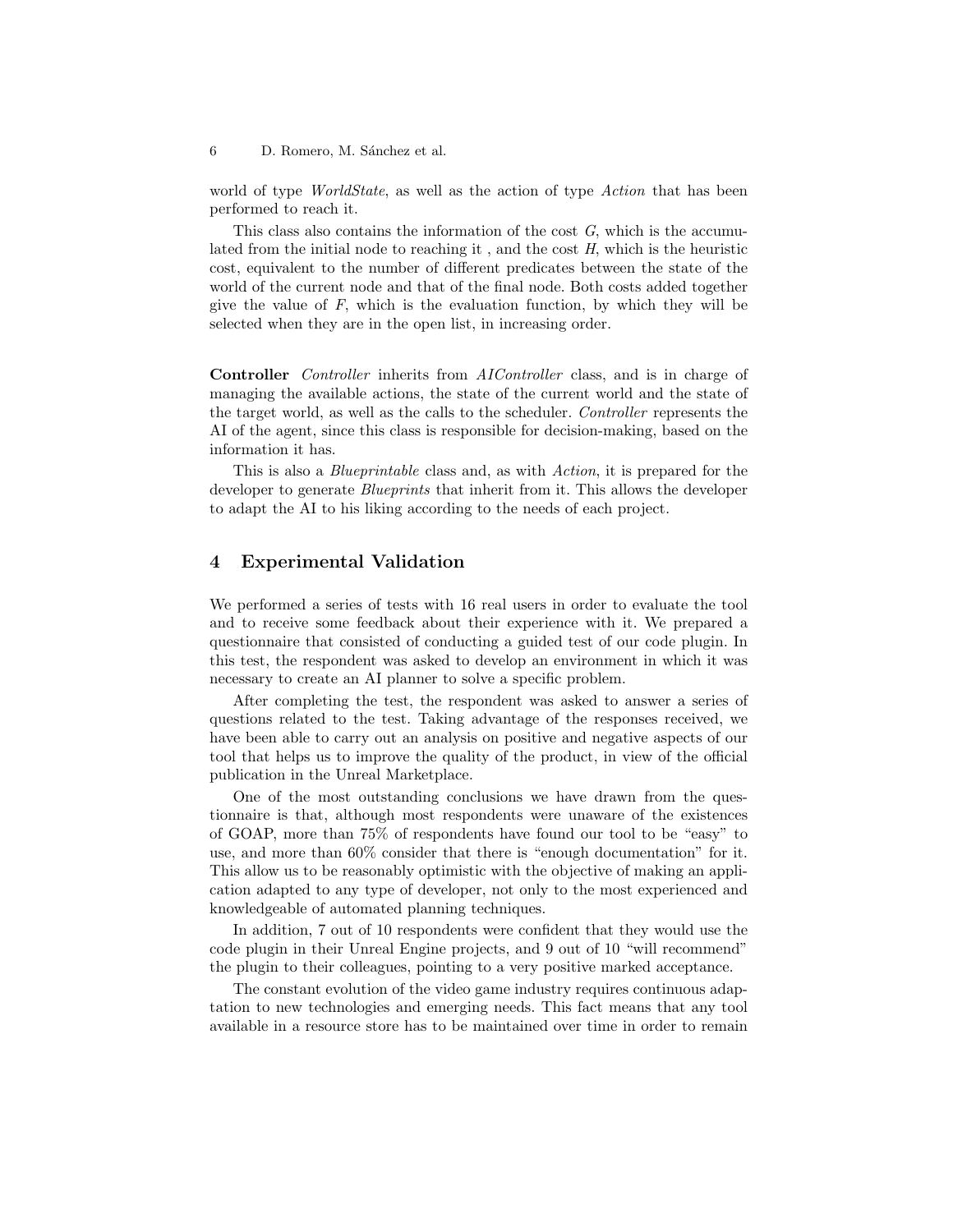useful and efficient for developers, e.g. in order to adapt it to future versions of Unreal Engine.

Indeed, thanks to the evaluations and suggestions made by users about our application, we have obtained information about possible improvements that could be carried out. These improvements include the development of other algorithmic models in the planning heuristics. Although the GOAP architecture is based on the use of the  $A^*$  algorithm, it is true that the tool could be extended to allow the use of other search algorithms, or different heuristics.

Another extension that could be carried out in the future is the integration of the Environment Query System (EQS) in our tool. This system is a complement to Unreal Engine that is in charge of collecting information from the environment in order to facilitate decision-making in specific situations proposed by the developer. Currently, our tool can be used in conjunction with EQS, but would require the user to be responsible for implementing communication between one system and another. Thus, the extension that could be carried out would be to directly integrate the use of EQS into the logic of the scheduler.

### 5 Conclusions

In the research we carried out on the evolution of video game AI and the current state of it, we concluded that there were great differences between some planning models and others. Based on these differences, we compared planning perspectives evaluating the strengths and weaknesses of each model. We also carry out an analysis of the current state of the video game market regarding AI tools for video game development by small studios or independent developers. This revision allowed us to conclude that there was an evident lack of AI resources for indie video game developers, which was especially noticeable in the Unreal Marketplace, where there was no AI tool that used the well-known GOAP architecture for automated planning of NPCs behavior.

Thus, we set ourselves the objective of developing a tool that would cover this need. After making a prototype in which we tested the Unreal Engine functionalities related to NPCs behavior, we carried out the design of our automated planning tool under a GOAP architecture. The tool was implemented in C++, and in this first approach, the goal was to meet the functionality of the application, that is, to ensure that it was actually planning automatically at runtime.

After developing the tool, we tested the practical aspect of the application. This meant that we had to make the tool easily accessible by any developer and addable to any Unreal Engine project. For this reason, we carried out a second implementation of the tool as a code plugin. This type of implementation allowed us to develop the functionalities of the application in native code, but preparing certain classes to be inherited through Blueprints. In this way, any user could adapt the GOAP architecture created to the specific needs of their project. Full technical details of this work can be found in [\[16\]](#page-7-14).